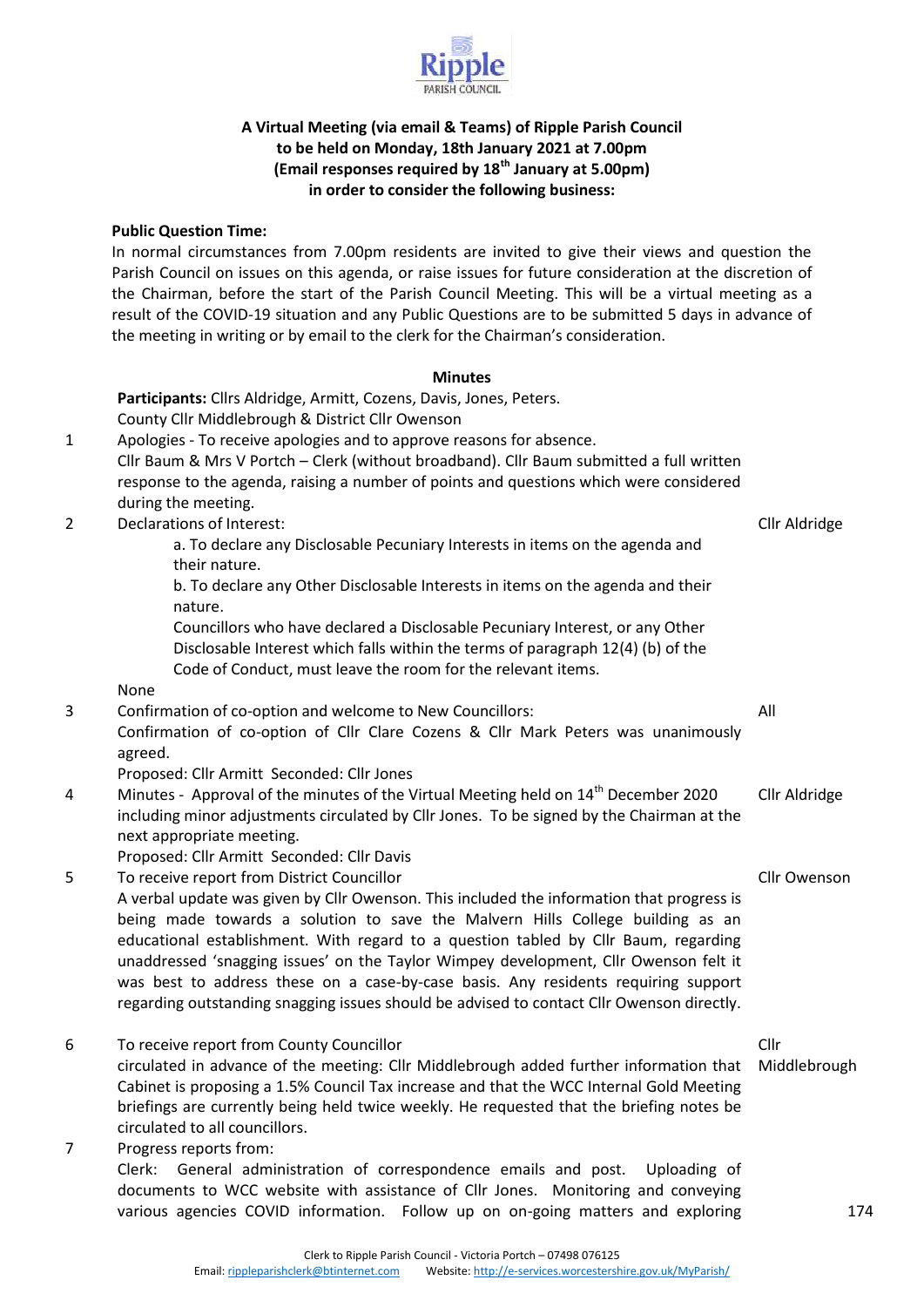

potential flood fund opportunities. Communication with WCC Highways regarding ongoing issues of Ryall Road verge infringement – on-going, grit bin relocation in Uckinghall – clerk advised by WCC to ask a local farmer to re-locate the bin WCC do not have resources. Further letter sent to WCC regarding the Secition 106 payments outstanding from Taylor Wimpey. Provision of documentation for co-option of new councillors. Discussions with ISP regarding updating additional web storage and additional email – current facility only permits 10 email addresses and currently RPC has issued 9. A requirement for additional storage space for contents of clerks mailbox also required. Meeting with WCC Highways, David Harrison and operatives regarding Uckinghall road flooding and drainage issues. Discussion with MHDC regarding the delivery of sandbags to Ripple Parish Hall rather than The Cross and outside Thoulds Barn in Uckinghall. Preparation of meeting arrangements for this meeting and liaison with the Parish Hall Committee. Communication with WCC regarding Footpaths Officer and discussion with Brian Goddard. Discussions with Lengthsman regarding verge outside The Bungalow and other areas in need of attention.

Management: Setting of the agenda for this meeting. Review of minutes of last meeting. Discussions regarding Flood Grant. Review and updating of draft budget for 2021/22.

Finance: Preparation of updated budget analysis for 2021/22 and creation of calculations for precept setting for 2021/22. Precept to be agreed at this meeting by Councillors. Ledger updated and cheque for The Bridge Magazine distributed. Liaison with VAT office regarding the outstanding refund. Advised it will be paid within the next 30 days, COVID and Brexit challenges have delayed their process. Claim confirmed as on the system. (Subsequently received)

Urgent Decisions: None.

Staff and Training: Preparation/circulation of CALC training schedule.

Planning: Councillors are requested to review applications/documents online please. Due to clerks lack of internet access Cllr Jones will provide details of current and on-going planning matters. Cheques for Approval:

| Cricques for <i>ripproval.</i> |                       |           |                                          |
|--------------------------------|-----------------------|-----------|------------------------------------------|
| Chq No Payee                   |                       | Amount    | Purpose                                  |
| 1298                           | Smartcut Ltd          | £428.40   | Grasscutting $- 13/10/20$ final cut 2020 |
| 1299                           | Ben Perry             | £1.840.00 | Lengthsman $-$ May $-$ Oct 2020          |
| 1300                           | Upton Glazing £298.36 |           | Naunton Bus Shelter Repair               |
|                                | Total £2.566.76       |           |                                          |

These payments were approved – Proposed: Cllr Davis Seconded: Cllr Jones

8 Bow Lane Gravel Extraction

Update previously circulated: Cllr Jones provided background information for the new councillors.

9 A38/A4104 Roundabout Update

Cllr Middlebrough commented that the previously reported archaeological finds had put back the hearing for the planning application, which had previously been scheduled for December. The new date is 2nd February, with a view to work commencing in March. He addressed questions raised by Cllr Baum and Cllr Armitt regarding the impact on Ryall Rd residents, suggesting a possible 20 mph speed limit might be something we should push for. However, speed limits of this type will not be considered until the planning application has been passed. At that point RPC should contact Cllr Middlebrough to assist us in making a case for traffic calming measures during the construction period.

Cllr Jones

Cllr Jones

175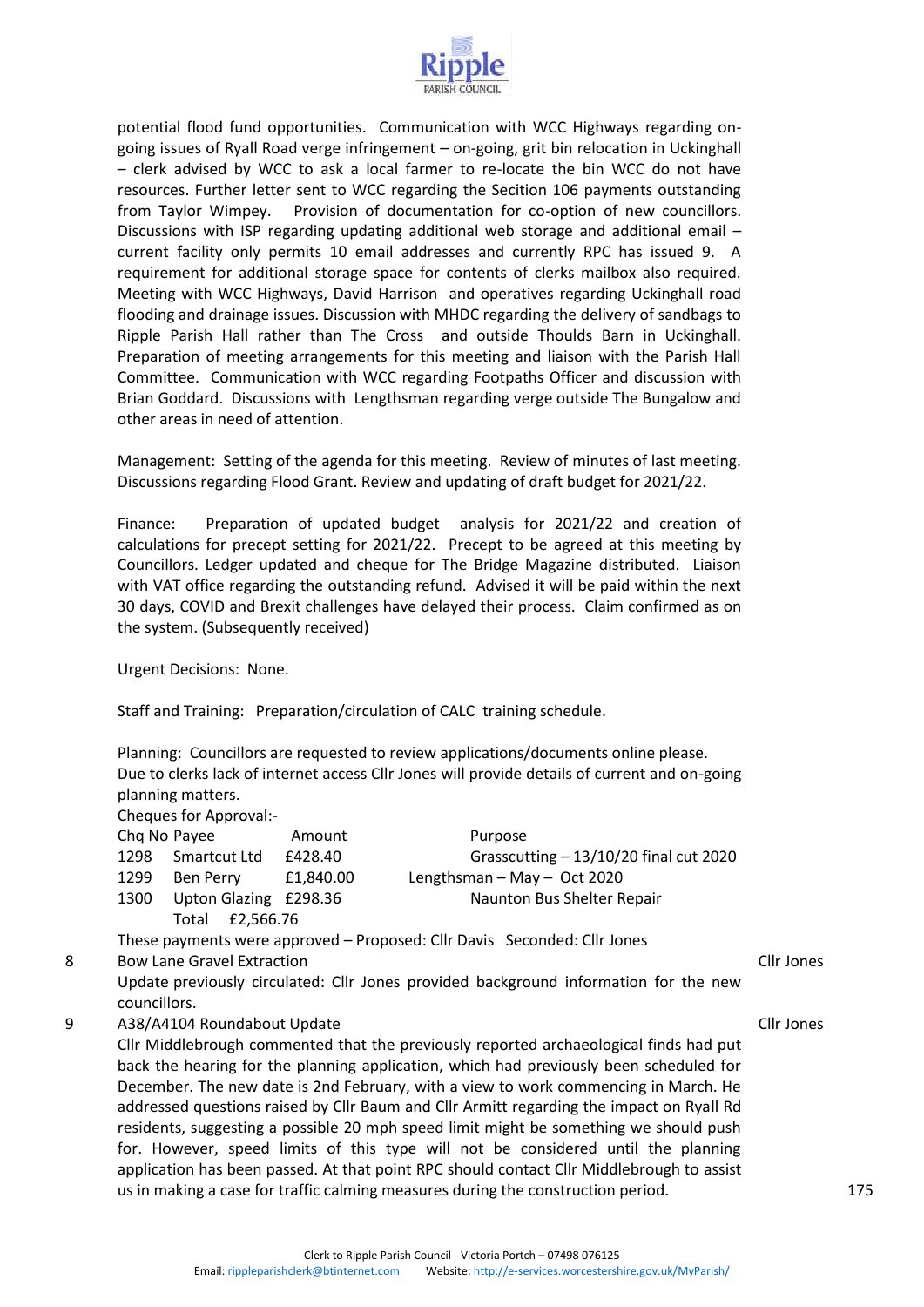# standing area for Environmental Agency vehicles attending the Uckinghall floodgate. The

Clerk, an Uckinghall resident, has also suggested an adjacent, watertight, storage unit for sandbag storage be provided. Some consideration was also given to whether RPC should commission someone from the Environment Agency to draft a bespoke Flood Action Plan – separate from our existing all-embracing Emergency Action Plan. Cllr Middlebrough indicated that these may be reasonable things for RPC to bid for and that we should look into getting some quotes. Cllr Jones also raised the question as to whether some of the £1500 might be paid to RPC and ring fenced for future flood damage/prevention expenditure in the Parish. Cllr Middlebrough suggested that RPC present him with a written submission of suggestions, for his consideration. Cllrs Aldridge and Jones to action.

11 Parish Trees Policy Review

## Review approved.

Proposed: by Cllr Peters Seconded: Cllr Cozens.

Some concerns had been raised by Cllr Baum as to whether RPC councillors, as laypersons, were qualified to carry out visual inspections of trees in the parish, and whether by doing so might lay RPC open to legal action if a subsequent tree related accident occurred. Cllrs Armitt and Aldridge felt the wording of the policy was such that by carrying out visual tree inspections councillors would not be giving any assurances that trees in our care were in a safe condition but merely seeking to be proactive in identifying any that appeared insecure and reporting them to a specialist tree surgeon for professional advice.

Cllr Peters offered to draw on his professional expertise and consider RPCs insurance cover in respect to this. Clerk requested to forward appropriate documentation to Cllr Peters.

12 Grants Awarding Policy Review

Review approved – including minor additions proposed by Cllr Peters and circulated ahead of the meeting.

Proposed: Cllr Armitt Seconded: Cllr Davis.

Cllr Aldridge had received, delivered by hand, a completed application for £500 from St Mary's Churchwarden - towards urgent re-roofing. There was considerable debate regarding the grey area of RPC funding either the maintenance of an open churchyard and or the upkeep of an historical building of architectural importance, belonging to the Church of England. It was decided that the application be put on hold while Cllr Jones investigates further the legalities of the situation. It was also agreed that Cllr Aldridge inform the Churchwarden that RPC requires more time to gather advice from CALC before making a final decision on the grant application. (CALC directive circluated by the Clerk)

13 Winter Newsletter

The minor typos fed back to Cllr Aldridge had been amended and the 2021/22 Budget figures will be adjusted to take account of tonight's agreed changes. It was agreed that the Newsletter be printed and distributed by the 1st week of February.

14 Approval of Precept 2021/2022

5% increase in Precept approved. A request to MHDC for a precept sum for 2021/22 of £22,015.00. (2020/2021 precept figure £20,966.20). Proposed: Cllr Armitt Seconded: Cllr Peters.

All

## 10 Parish Enhancements & Flood Grant

Cllr Jones

All





Cllr Middlebrough clarified the situation regarding the flood grant money. RPC are now able to bid for up to £1,500 rather than the previously issued figure of £500. UFAG had suggested the purchase of a community diesel pump. However, a local resident who has a degree of technical expertise, had suggested to the Chairman that this would now be surplus to requirements, following the installation of a wider diameter drainage pipe. Councillors had also voiced concerns about ownership, storage, maintenance and health and safety issues. A more recent suggestion, also put forward is for an improved hard